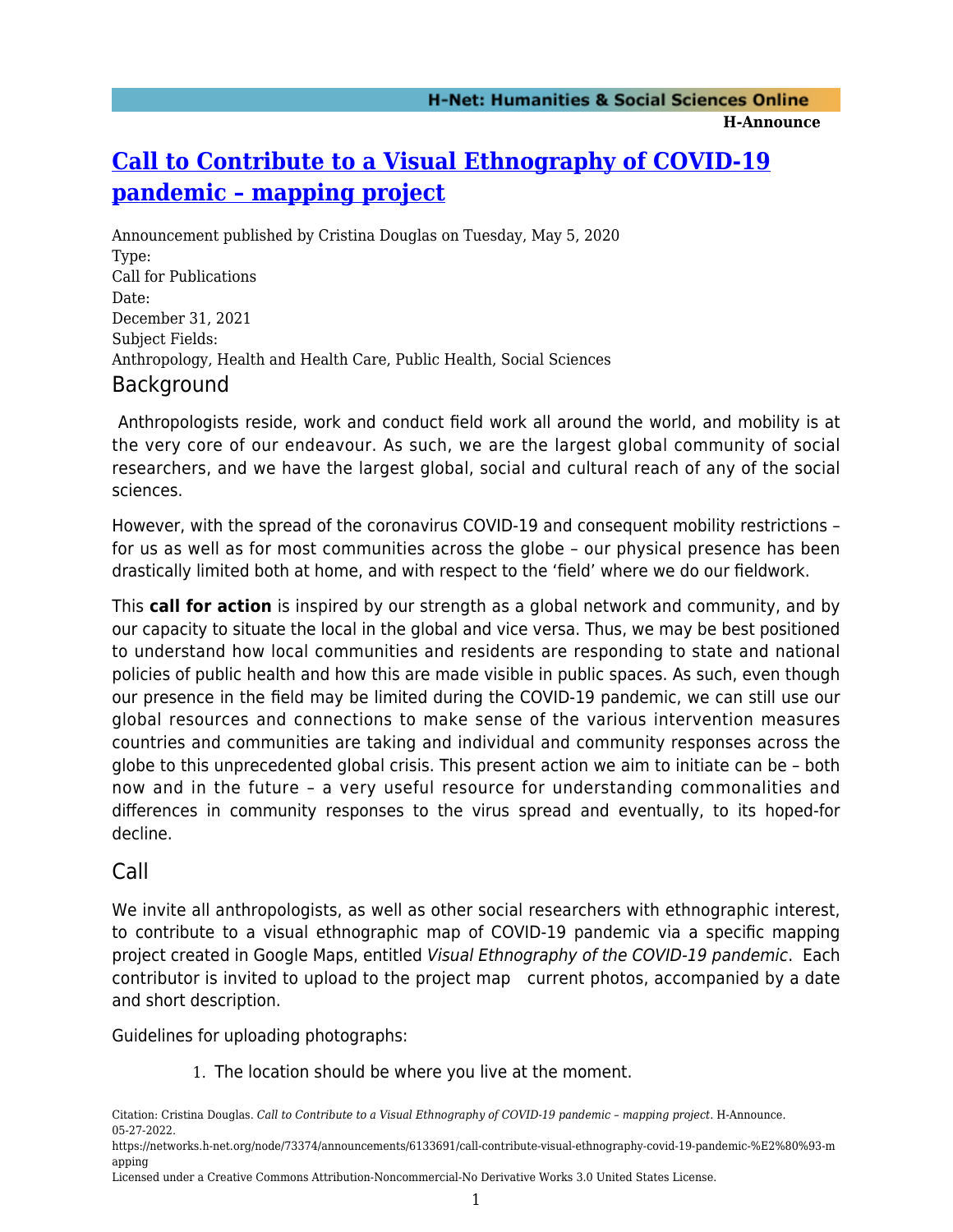#### **H-Net: Humanities & Social Sciences Online H-Announce**

- 2. The location can also include photos from your fieldwork sites taken **by your contacts, colleagues and/or study participants** in the field.
- 3. The photos can be taken from inside your home, during a trip for buying essential groceries, during a safe walk or at your work (for those unable to work at home).
- 4. For all photographs, safety should be prioritised both for yourself and for the participants or collaborators in your studies.
- 5. These photos should be taken while respecting all required or desirable health requirements (social distancing; protective equipment if necessary; one-walk a day where allowed etc.).
- 6. Photos should protect the confidentiality of people who may appear in the photos. For example, all faces should be blurred; any other unique personal identifiers should be cropped out.
- 7. If you would like to contribute, please email Cristina Douglas, [r01crd17@abdn.ac.uk,](mailto:r01crd17@abdn.ac.uk) with your email address and institutional affiliation so we can share the project with you. This will give you permission to add a location, photos and description.

#### Content:

- The content should reflect community responses to COVID-19 policy quidelines and the impact of the pandemic in your location or country (e.g., announcements placed in supermarkets windows; empty shelves; disposed PPE, face masks or surgical gloves etc.);
- Photographs should not include people unless their back is turned to the camera and they cannot be identified, or they face/unique identifiers are blurred/cropped out.
- Photographs should be accompanied by a short description;
- All photographs should be dated in the description of the photo;
- Make sure that your photos do not stereotype a location or any individuals or groups. If you have any concerns about this you may ask for an opinion on a photo before you post it.

Maintaining confidentiality and security of sites

- Project access is restricted to anthropologists/social researchers at any point in their careers.
- Permission to access the project will be granted by the project administrator Cristina Douglas (University of Aberdeen, UK) and reviewed by a project oversight committee.

Citation: Cristina Douglas. *Call to Contribute to a Visual Ethnography of COVID-19 pandemic – mapping project*. H-Announce. 05-27-2022.

https://networks.h-net.org/node/73374/announcements/6133691/call-contribute-visual-ethnography-covid-19-pandemic-%E2%80%93-m apping

Licensed under a Creative Commons Attribution-Noncommercial-No Derivative Works 3.0 United States License.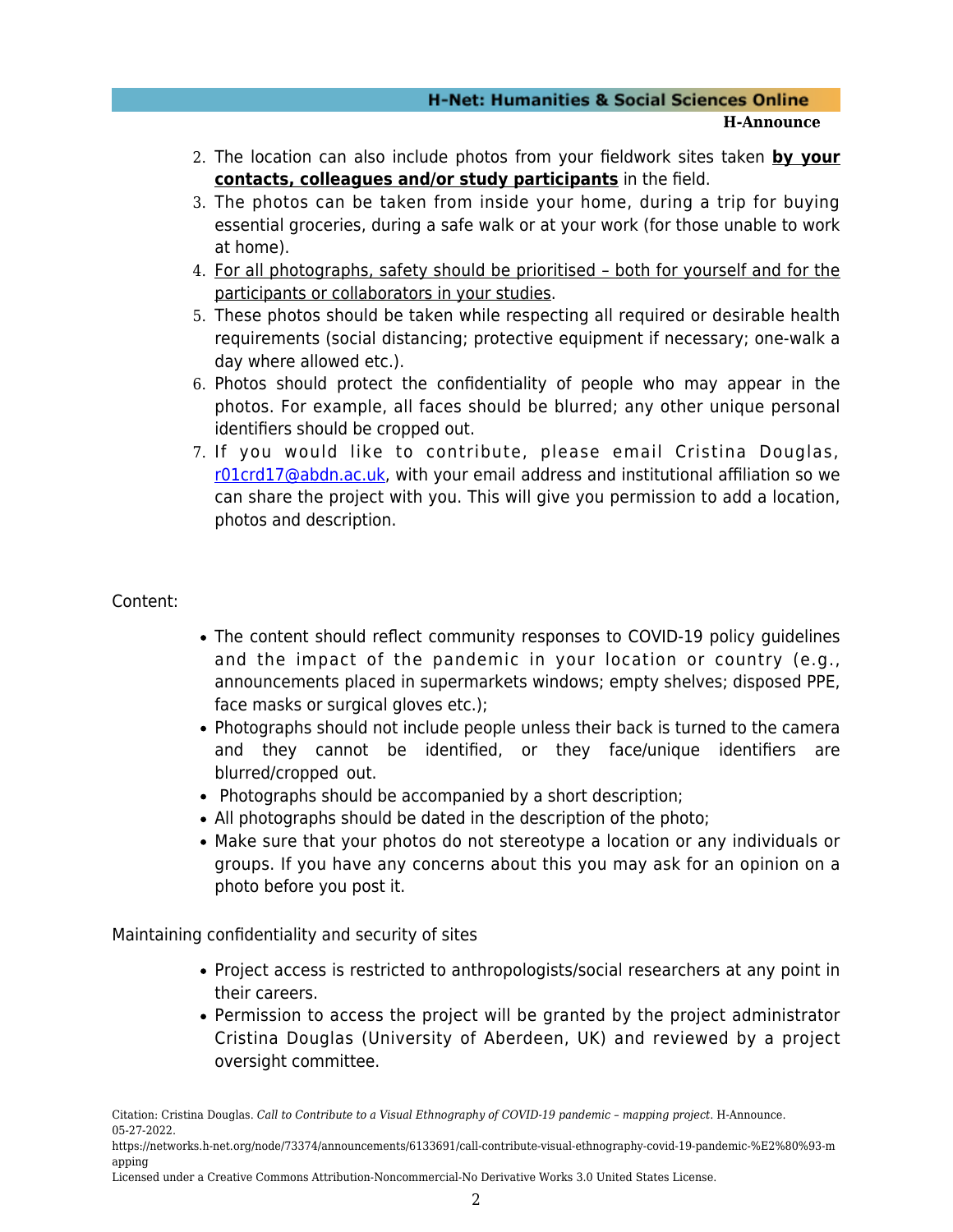• Interested entrants must provide their institutional identification and status (undergraduate student, graduate student, post doc, MA, PhD, other).

## Additional guidelines for maintaining confidentiality

### Protecting Human Subjects confidentiality

- This project aims to reflect visually how policies of health and safety during the COVID-19 pandemic are implemented in public spaces and what we can learn from documenting them over time and across space. Thus, the focus is not on individual people. As such, the project will not accept photographs of the behaviour of individuals or groups of people during the pandemic;
- Please do not mention your name when you post photos if you prefer not to reveal your own identity or location;
- Locate the photograph in a larger geographic zone (e.g. city rather than neighbourhood) to avoid identifying a specific street or neighbourhood, if you don't want to mention the specific location;
- "Do no harm" by making sure that your photos do not shame, stigmatise, embarrass or stereotype individuals or communities who do not respect rules or choose unofficial ways of dealing with the pandemic;
- Site administrators reserve the right to delete photos that may contain potentially harmful information.

### Notes on ownership of photographs

- The site managers will not take ownership/copyright of any photos (unless they are their own photos);
- Contributors of photographs will own their photos. To protect ownership, they will name and date their photographs.
- Contributors who do not wish to be identified with the photos, may leave off their names. In this case the photographs will become common property of the site and can be used and cited by all without reference to their original owner. Be aware that photos will be downloadable and can be used by anyone with permission to enter the site. If your name is not on your photograph, we cannot guarantee that it will be properly cited.

### Notes on research use

We aim to create this map as a resource for future research. However, the managers of the

Citation: Cristina Douglas. *Call to Contribute to a Visual Ethnography of COVID-19 pandemic – mapping project*. H-Announce. 05-27-2022.

Licensed under a Creative Commons Attribution-Noncommercial-No Derivative Works 3.0 United States License.

https://networks.h-net.org/node/73374/announcements/6133691/call-contribute-visual-ethnography-covid-19-pandemic-%E2%80%93-m apping